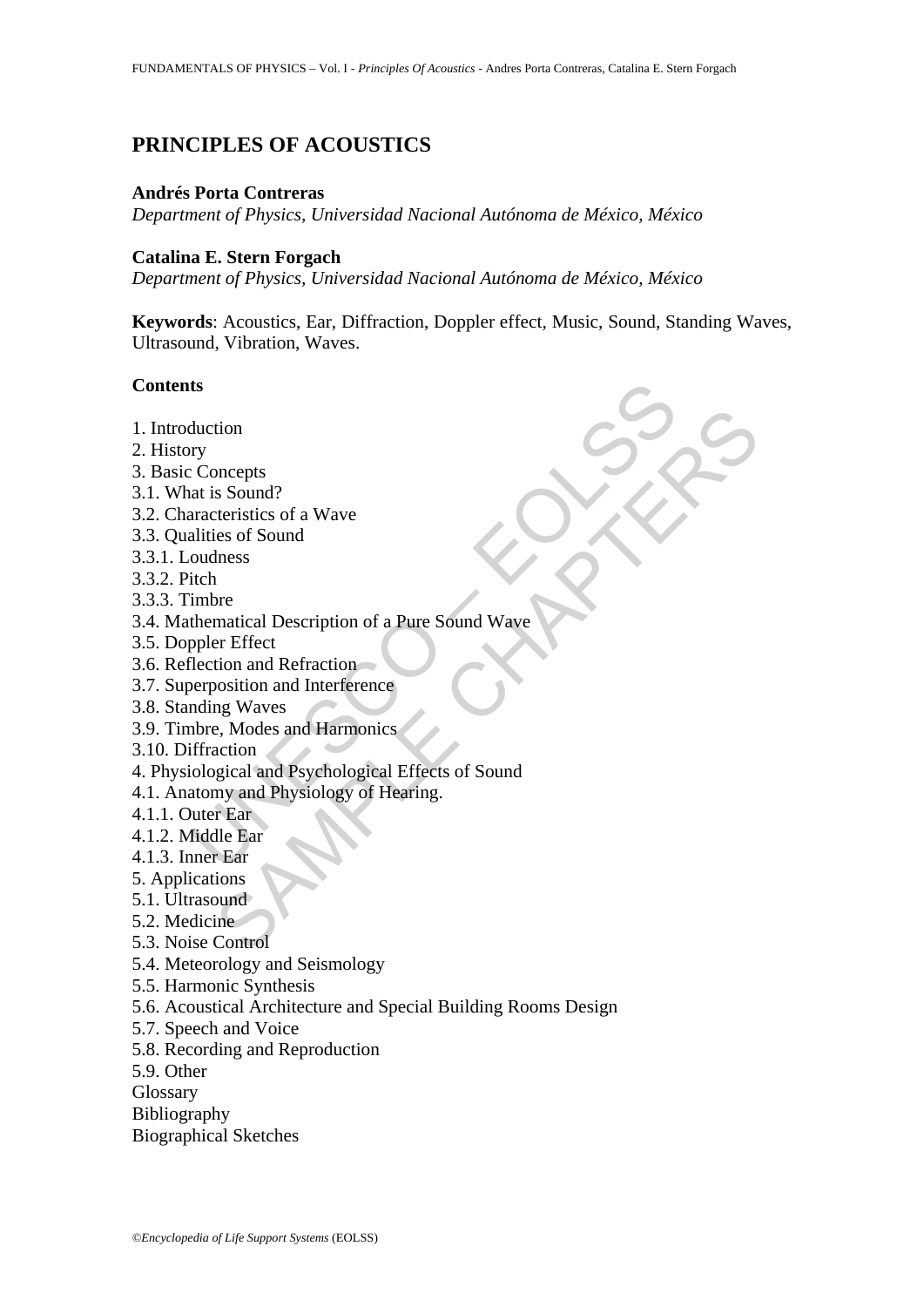### **Summary**

The chapter begins with a brief history of acoustics from Pythagoras to the present times. Then the main physical and mathematical principles on acoustics are reviewed. A general description of waves is given first, then the characteristics of sound and some of the most common phenomena related to acoustics like echo, diffraction and the Doppler effect are discussed. Next, the human ear is described in detail. Finally some applications are explained.

# **1. Introduction**

Es is the science of solution, transmission, tracerulo and the scope of acordinal and animals, but includes all phenomena that are governed by the sets. For example, disturbances with frequencies so low (infrasoural) that Acoustics is the science of sound: its production, transmission, detection and all of its effects. The scope of acoustics is not limited to those phenomena that can be heard by humans and animals, but includes all phenomena that are governed by the same physical principles. For example, disturbances with frequencies so low (infrasound) or so high (ultrasound) that cannot be heard by a normal person are also considered sound. Sound is a vibration that travels through a substance; it is a wave that propagates in a material medium. Electromagnetic waves do not need a material medium to propagate, and do not behave like sound.

denimals, but includes all phenomena that are governed by the same physometric and animals, but includes all phenomena that are governed by the same physometric sorp. (For example, disturbances with frequencies so low (inf Most of our daily experience with acoustics is involuntary. Disturbances produced by nature and by human activity travel continuously around us: in the air, in the water and in solids. Some of these perturbations are heard as noise, others are agreeable to our ear, and others are not heard but felt as vibrations. There are sounds produced voluntarily for communication or for pleasure. Such areas as speech, music, sound recording and reproduction, telephony, sound reinforcement, audiology, architectural acoustics, and noise control have strong association with the sensation of hearing.

A variety of applications, in basic research and in technology, exploit the fact that the transmission of sound is affected by, and consequently gives information concerning, the medium through which it passes. The physical effects of sound on substances and bodies with which it interacts present other areas of concern and of technical application.

# **2. History**

Humankind has been concerned about sound for as long as it asked itself questions about the world that surrounds it. However the science of acoustics that we know, started with Pythagoras during the sixth century B. C. As opposed to light, sound has always been considered a wave. The Pythagoreans believed that all phenomena were manifestations of Mathematics. Their contributions to acoustics were basically related to the musical intervals called harmonics. The octave, the fifth and the fourth were identified with ratios of simple numbers supporting their mathematical doctrine. They also suggested musical harmony in the organization of celestial bodies. It is believed that Pythagoras (550 B. C.) invented the monochord, and was the first to establish an inverse proportionality between the length of a vibrating string and the pitch of the sound produced. He claimed that a vibrating body would produce a vibration of the same frequency in the surrounding air. The first musical scale of the western world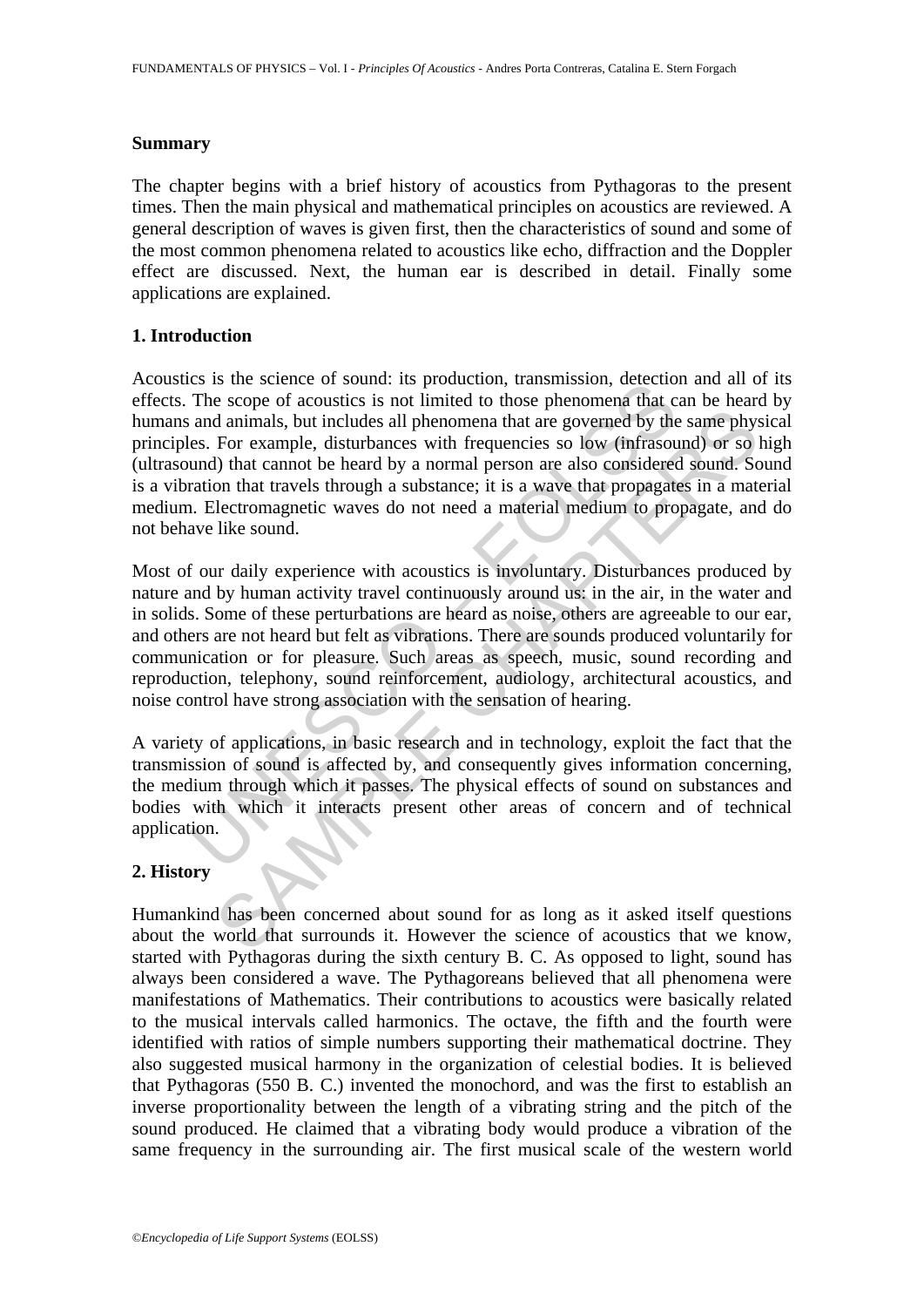comes also from the Pythagorean School.

The speculation, that sound is a wave phenomenon grew out of observations of water waves. The possibility that sound exhibits analogous behavior was emphasized, for example, by the Greek philosopher Chrysippus (c. 240 B.C.), by the Roman architect and engineer Vetruvius (c. 25 B.C.), and by the Roman philosopher Boethius (A.D. 480-524). The wave interpretation was also consistent with Aristotle's (384-322 B.C.) statement to the effect that air motion is generated by a source.

A major role in the development of laws for the natural frequencies of the vibrating strings was played by Marin Mersenne (1588-1648), a French natural philosopher often referred to as the "father of acoustics". In his *Harmonie Universelle* (1636) Mersenne describes the first absolute determination of the frequency of an audible tone (at 84 Hz). This implies that he already demonstrated that the absolute-frequency ratio of two vibrating strings, radiating a musical tone and its octave, is as 1 : 2. The perceived harmony (consonance) of two such notes would be explained if the ratio of the air oscillation frequencies is also 1 : 2, which in turn is consistent with the source-air motion- frequency-equivalence hypothesis.

In 1638, Galileo Galilei (1564-1642) published the *Mathematical Discourses Concerning Two New Sciences* that contained the most lucid statement and discussion given up until then of the frequency equivalence.

For a time and calculate of accustos. In ins *Hammonic Universide* (1)<br>is the first absolute determination of the frequency of an audible public splits that he already demonstrated that the absolute-frequency<br>g strings, r is that he already demonstrated that the absolute-frequency ratio of trings, radiating a musical tone and its octave, is as  $1 : 2$ . The perce consonance) of two such notes would be explained if the ratio of the frequency-The analogy with water waves was strengthened by the belief that the air motion associated with musical sounds is oscillatory and by the observation that sound travels with a finite speed. Another matter of common knowledge was that sound bends around corners, which suggested diffraction, a phenomenon often observed in water waves. Robert Boyle's (1640) classic experiment on the sound radiation by a ticking watch in a partially evacuated glass vessel provided evidence that air is necessary, either for the production or transmission of sound.

However, the wave viewpoint was not unanimous, however. Gassendi (a contemporary of Mersenne and Galileo), for example, argued that sound is due to a stream of "atoms" emitted by the sounding body; velocity of sound is the speed of atoms; frequency is the number of atoms emitted per unit time.

The mathematical theory of sound propagation began with Isaac Newton (1642-1727), whose *Principia* (1686) included a mechanical interpretation of sound as being "pressure" pulses transmitted through neighboring fluid particles. The mathematical analysis was limited to waves of constant frequency and was universally difficult to decipher. However, once deciphered, it is consistent with more modern treatments.

Newton determined theoretically the speed of sound. His proposition that sound speed could be not only measured but also calculated was a major contribution. However his result was about 16% less because he assumed an isothermal (constant temperature) instead of an adiabatic (no heat exchange) process.

During the eighteenth century, substantial progress was made by Euler (1707-1783) and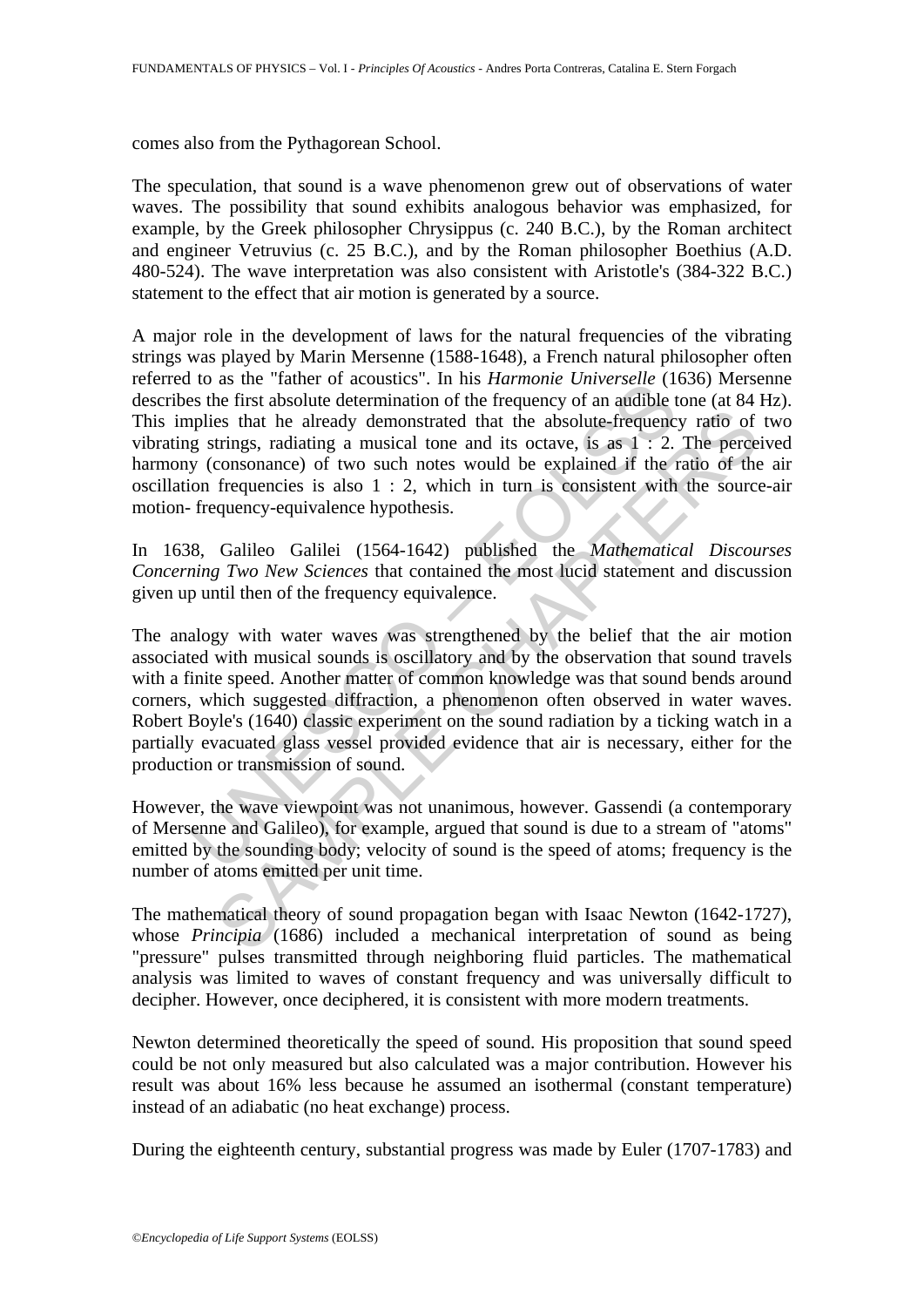Lagrange (1736-1813) toward the development of a theory of sound propagation based on firmer mathematical and physical concepts. The wave equation emerged in a number of contexts, including the propagation of sound in air. Modern theories can be regarded as refinements of those developed by Euler and his contemporaries.

In 1826, J.D. Colladon and J.K.F. Sturm measured the velocity of sound in Lake Geneva. In 1880-1881 J. P. Curie discovered the connections between pressures applied to certain crystals and their resulting electric fields (piezoelectricity).

From the method of complicated by the successivil incorporation of geometrical operation<br>and demonstrated that approximate models of complicated was expressed in terms of ray concepts. (This recognition has stron-<br>th-centu Reynolds and Rayleigh used Ray concepts to explain acoustic phenomena, in the nineteenth century. Rays were regarded as mathematical approximations to a then welldeveloped wave theory. The successful incorporation of geometrical optics into wave theory had demonstrated that approximate models of complicated wave phenomena could be expressed in terms of ray concepts. (This recognition has strongly influenced twentieth-century developments in architectural acoustics, underwater acoustics, and noise control.)

The use of magnetostrictive and piezoelectric devices to produce ultrasound at controllable frequencies started in the 1900. In. 1915 P. Langevin used a magnetostrictive device and later a quartz piezoelectric device to radiate sound into water. Submarine detection became thus possible.

Sabine (1895), considered the father of modern acoustical architecture, studied the reverberation processes in closed amphitheaters, and determined the variables that influence the intelligibility of words. He determined the effect of absorption coefficients in the sonority of theaters.

At about the same period, Helmholtz studied the process of resonance in tubes and the physiological and psychological effects of the tone on humans.

Between 1925 and 1950 G. von Bekesy applied for the first time the principles of physics in a prolonged experimental study of the operations of the ear (Nobel Prize in Physiology, 1961).

repressed in terms of ray concepts. (This recognition has strongly influentury developments in architectural acoustics, underwater acoustics, ol.)<br>
of magnetostrictive and piezoelectric devices to produce ultrasound<br>
of ma The discovery in the early forties of the "SOFAR channel" that confines sounds to a thin layer within the ocean, made possible very long-range sound communication in the ocean. In 1958, J. MacVickar, I. Donald, and T.G. Brown used ultrasound to examine a fetus. The first cochlear implants started in the 60's (A.S. House and F.B. Simmons). Ray tracing and other sophisticated signal processing techniques were put into wide use at the same time. By 1975 the use of ultrasound to image fetus, kidneys, brain and other internal organs was widespread.

Since 1985 focused shock waves are used to break up kidney stones and gallstones.

# **3. Basic Concepts**

# **3.1. What is Sound?**

Sound is the periodic variation of pressure produced by the vibration of any material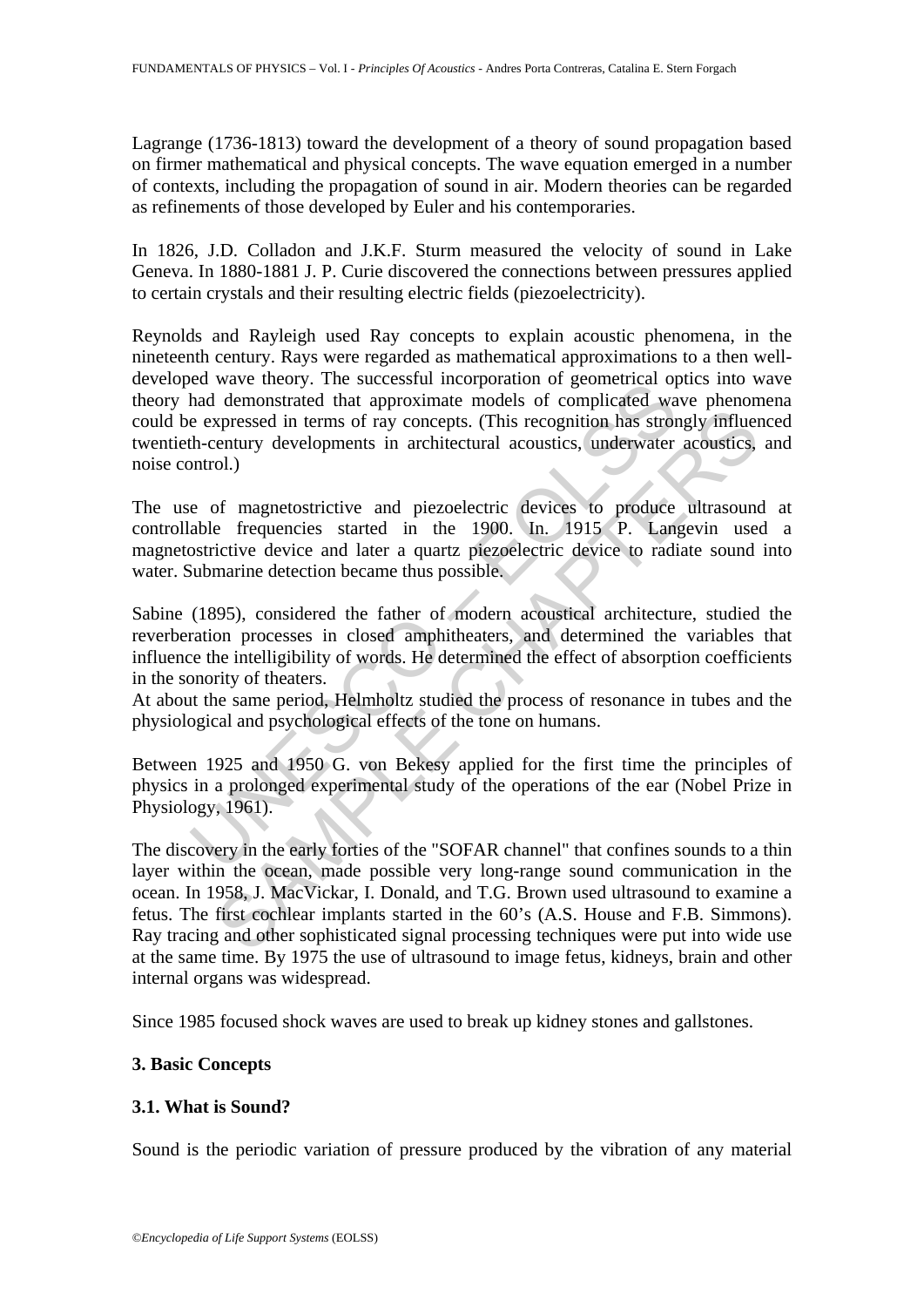medium: gas, liquid or solid. Sound cannot travel in a vacuum. The vibration of the medium can be the result of a vibrating solid like in a drum or a bell, or can be produced by motions in the medium like noise generated by a very fast flow. There is a coordinated motion, and the individual molecules of the substance vibrate. Each molecule hits another, transmits energy and returns to its original position. The result is that regions of the medium become alternately more dense (condensations), and less dense (rarefactions) as energy is propagated. This wave is called longitudinal because the direction of vibration of the molecules is the same as the direction of propagation of the wave.



Figure 1. a). A sound wave is composed of alternating zones where the material medium becomes more dense (condensations) and less dense (rarefactions). The individual molecule oscillates in the direction of propagation of the wave. b) A graph of pressure as a function of position gives a sine wave



#### **Bibliography**

- - -

Blackstock David (2000), *Fundamentals of Acoustics*, John Wiley and Sons. [This book provides a comprehensive discussion of the basic principles of acoustics]

Pierce Allan (1991) , *Acoustics*, Acoustical Society of America [This book provides a comprehensive discussion of the basic principles of acoustics]

Resnick R., Halliday D. and Krane K. (1998), *Physics Vol. 1*, 4th edition, John Wiley and Sons 1992.[This book presents an elementary discussion of the basic principles of acoustics] Suggested web sites: The Soundry, http://library.thinkquest.org/19537